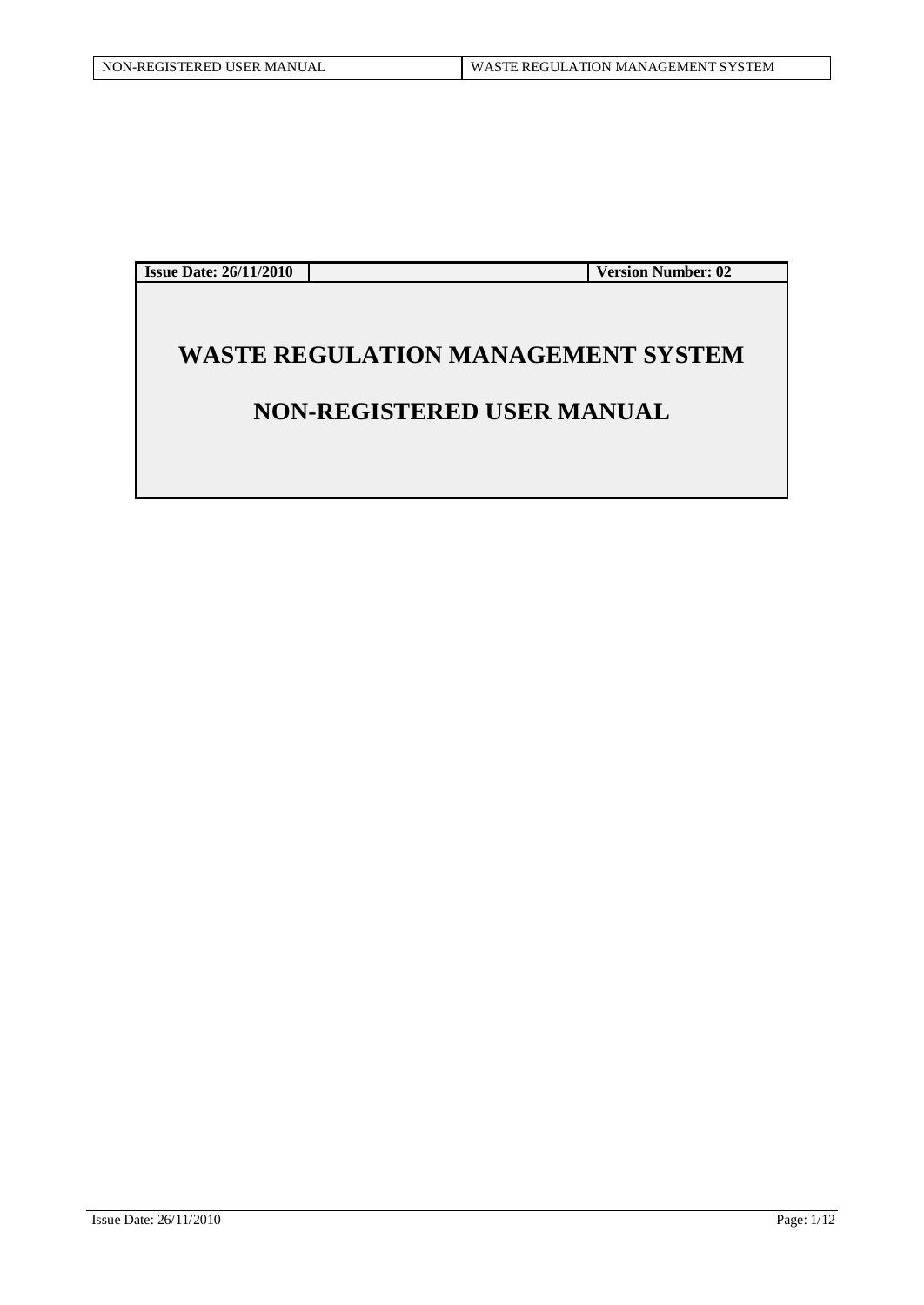# **Terminology & Acronyms**

| Acronym           | <b>Description</b>                                                       |  |  |  |  |
|-------------------|--------------------------------------------------------------------------|--|--|--|--|
| <b>AR-WCP</b>     | Annual Report on Waste Collection Permit                                 |  |  |  |  |
| <b>AR-WFP/CoR</b> | Annual Report on Waste Facility Permit/Certificate of Registration       |  |  |  |  |
| <b>BO</b>         | <b>Back Office</b>                                                       |  |  |  |  |
| CoR               | Certificate of Registration                                              |  |  |  |  |
| <b>EWC</b>        | European Waste Catalogue                                                 |  |  |  |  |
| <b>DCC</b>        | Dublin City Council                                                      |  |  |  |  |
| <b>FO</b>         | Front Office                                                             |  |  |  |  |
| <b>GLW</b>        | Green List Waste                                                         |  |  |  |  |
| <b>GUI</b>        | Graphical User Interface                                                 |  |  |  |  |
| <b>NTFSO</b>      | National Transfrontier Shipment Office                                   |  |  |  |  |
| <b>TFS</b>        | Transfrontier Shipments of waste leaving or entering Ireland             |  |  |  |  |
| <b>WCP</b>        | <b>Waste Collection Permit</b>                                           |  |  |  |  |
| <b>WFP</b>        | <b>Waste Facility Permit</b>                                             |  |  |  |  |
| <b>WP</b>         | <b>Work Package</b>                                                      |  |  |  |  |
| <b>WRMS</b>       | <b>Waste Regulation Management System</b>                                |  |  |  |  |
| <b>WTF</b>        | Waste Transfer Form for transportation of hazardous waste within Ireland |  |  |  |  |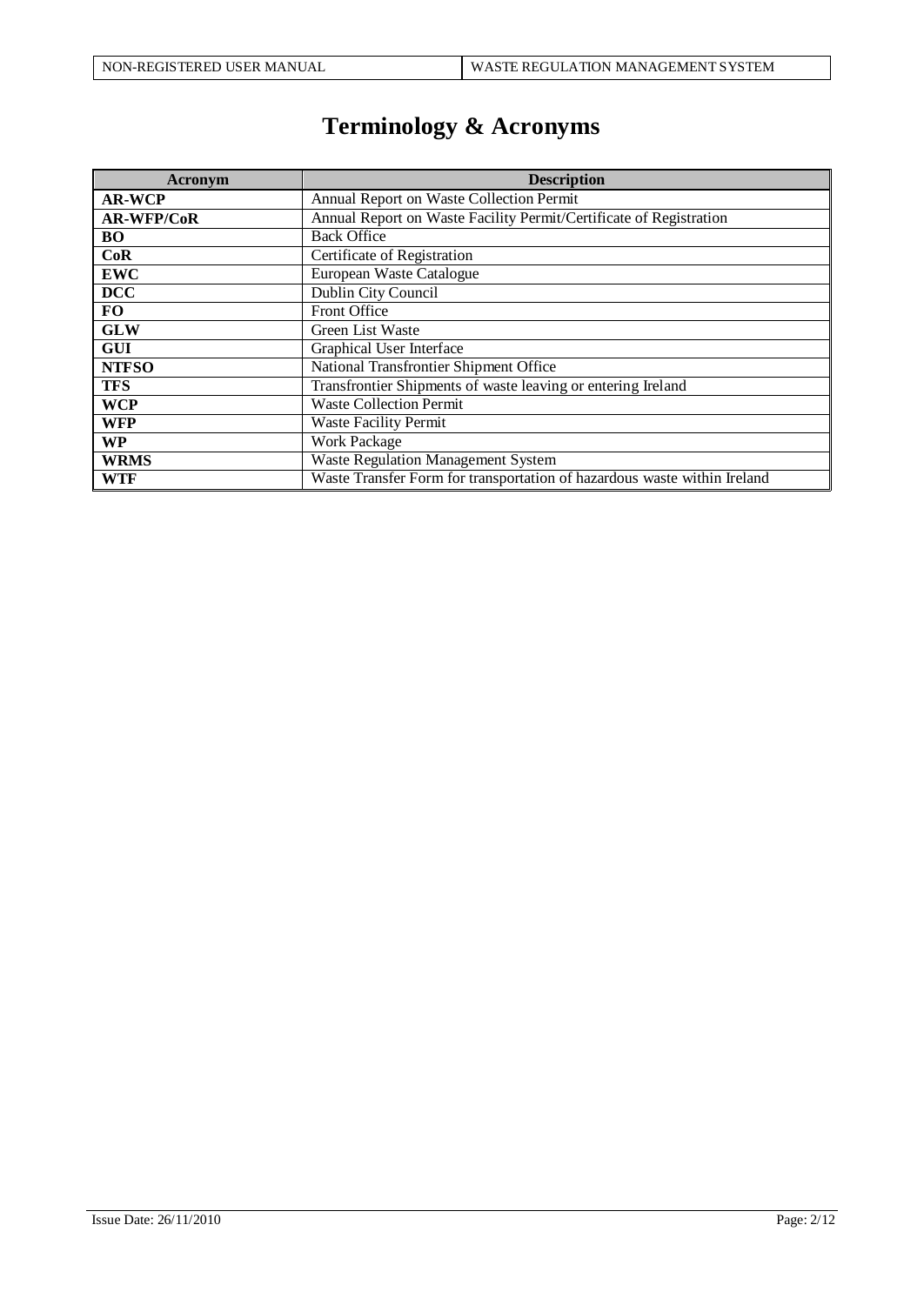# **Table of Contents**

| 2.  |  |  |
|-----|--|--|
|     |  |  |
| 22  |  |  |
|     |  |  |
| 2.4 |  |  |
| 25  |  |  |
| 2.6 |  |  |
|     |  |  |
| 2.8 |  |  |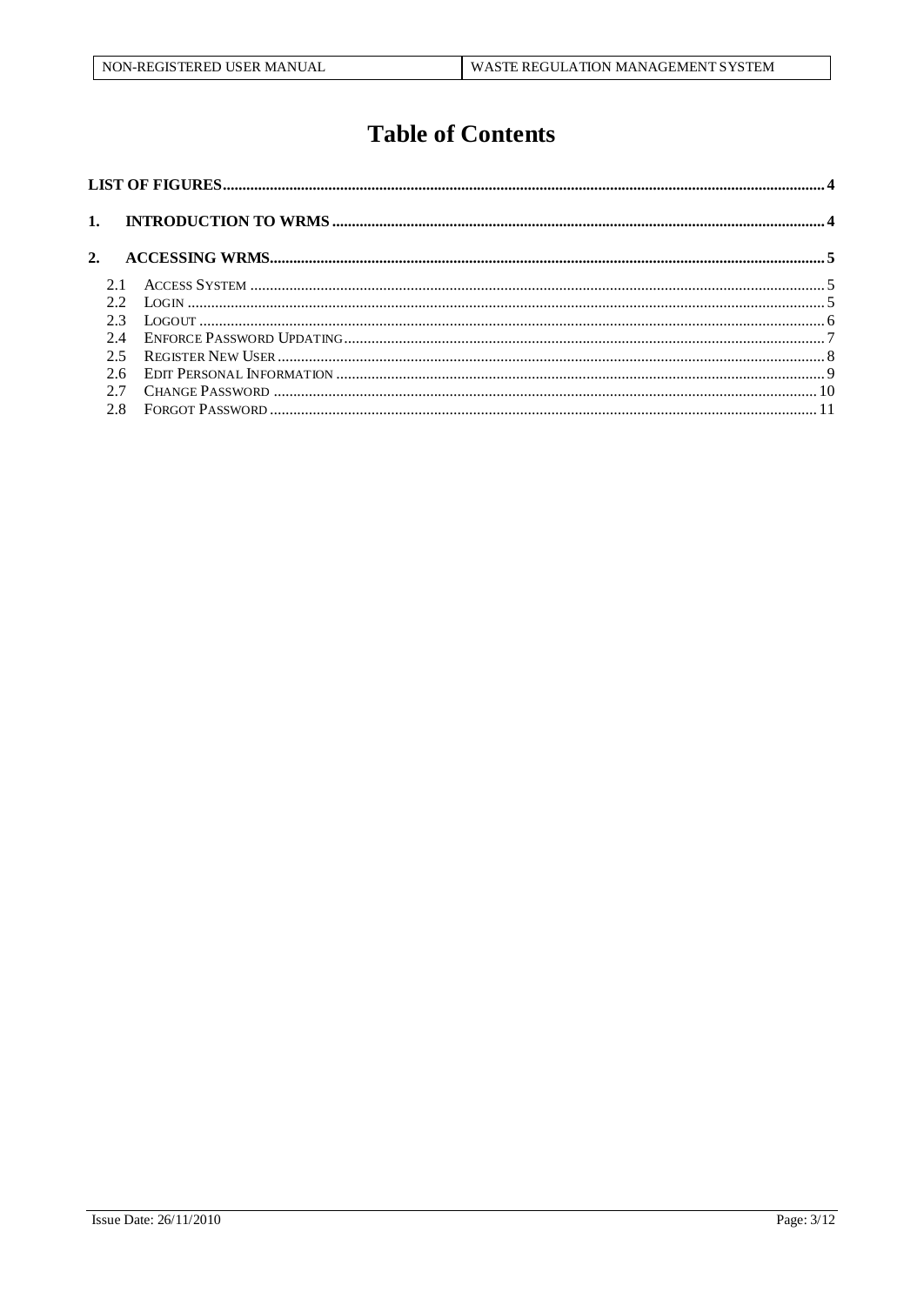# <span id="page-3-0"></span>**LIST OF FIGURES**

# <span id="page-3-1"></span>**1. INTRODUCTION TO WRMS**

The Waste Regulations Management System (WRMS) offers various electronic forms and options related to the Waste Regulations Office Services and the National Trans-Frontier Shipments (TFS) Office Services, under Dublin City Council (DCC).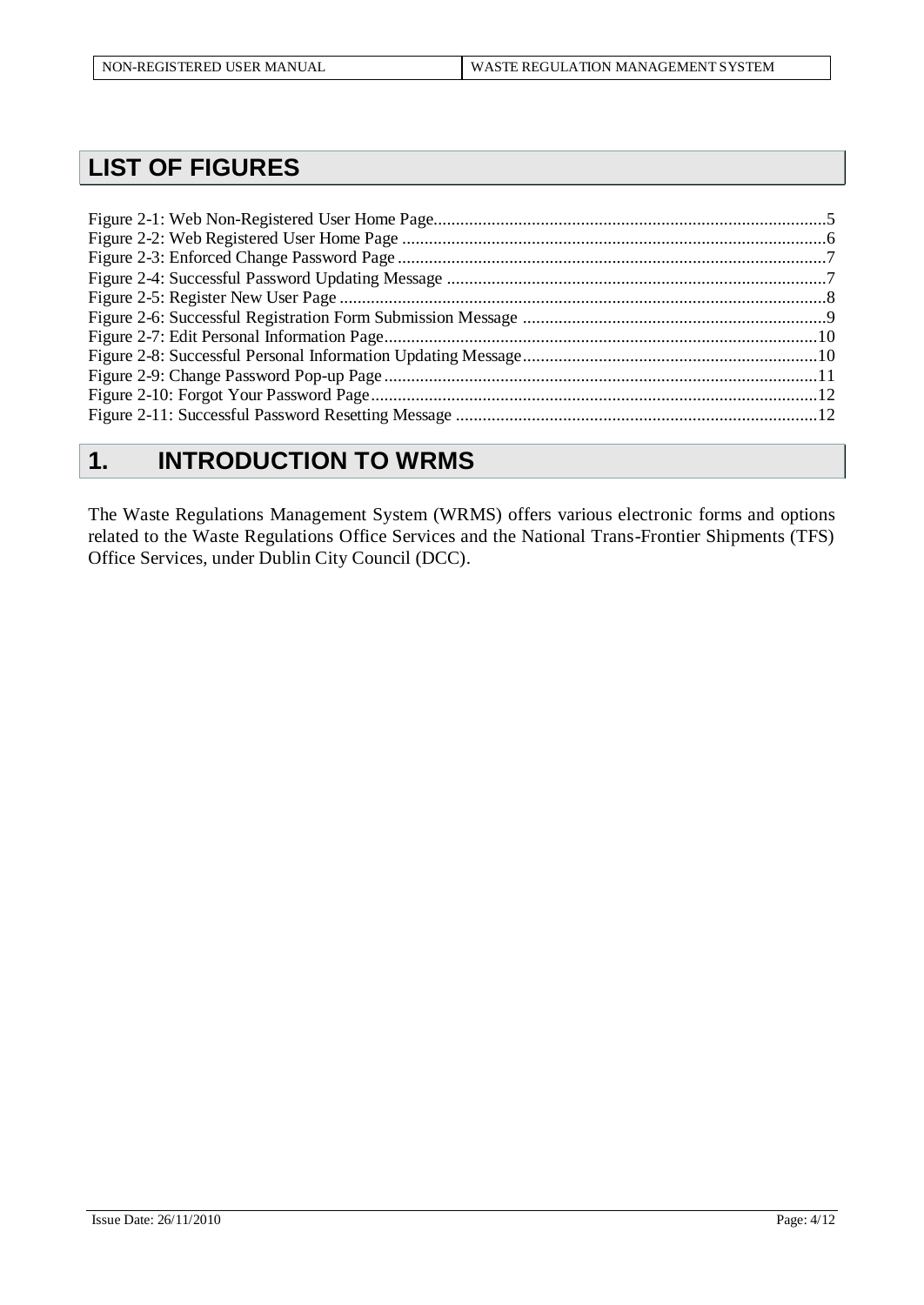# <span id="page-4-0"></span>**2. ACCESSING WRMS**

This section describes the functionality related to the user access to the WRMS.

### <span id="page-4-1"></span>**2.1 ACCESS SYSTEM**

In order to access the system, the user should follow the steps below:

1. Go to the WRMS URL link for Web users. The Front Office (FO) Home page for non-registered users is displayed.

| <b>TET</b><br><b>Dublin City Council</b>       | Home   Help   Contact Us   EN   GA  <br>Waste Regulation Management System                                                                                                                                                                                                                                                                                                                                                      |                               |
|------------------------------------------------|---------------------------------------------------------------------------------------------------------------------------------------------------------------------------------------------------------------------------------------------------------------------------------------------------------------------------------------------------------------------------------------------------------------------------------|-------------------------------|
| Comhairle Cathrach Bhaile Átha Cliath<br>Login | Welcome to Dublin City Council's Waste Regulation Management System                                                                                                                                                                                                                                                                                                                                                             |                               |
| Username<br>Password                           | The Waste Requiations Management System (WRMS) offers various electronic forms and options related to the Waste Requiations Office Services and the National Trans-Frontier<br>Shipments (TFS) Office Services, under Dublin City Council (DCC).<br>You may access these forms and options by logging-into the system, if you already have a registered user account. In case you do not have a registered user account, please |                               |
| Login<br>Reset<br>Forgot your Password?        | register through the respective option on the left-side menu.<br>For more information on the Waste Regulations Office Services and the National Trans-Frontier Shipments (TFS) Office Services, see www.dublincity.ie<br>Should you have any further queries please contact us:<br>Phone Number: (01) 222 4467 / 222 4235/ 222 between 9am and 5pm<br>Email Address: manolis@delos.eurodyn.com                                  |                               |
| Register                                       |                                                                                                                                                                                                                                                                                                                                                                                                                                 |                               |
|                                                | Copyright 2010 Dublin City Council                                                                                                                                                                                                                                                                                                                                                                                              | <b>Terms &amp; Conditions</b> |

**Figure 2-1: Web Non-Registered User Home Page**

## <span id="page-4-3"></span><span id="page-4-2"></span>**2.2 LOGIN**

In order to login, the user should follow the steps below:

- 1. Provide the user authentication information in the fields Username and Password in the FO Home page for non-registered users [\(Figure 2-1: Web Non-Registered](#page-4-3) User Home Page).
- 2. Click on the button **LOGIN**. The FO Home page for Web registered users is displayed, according to the Web user's access rights.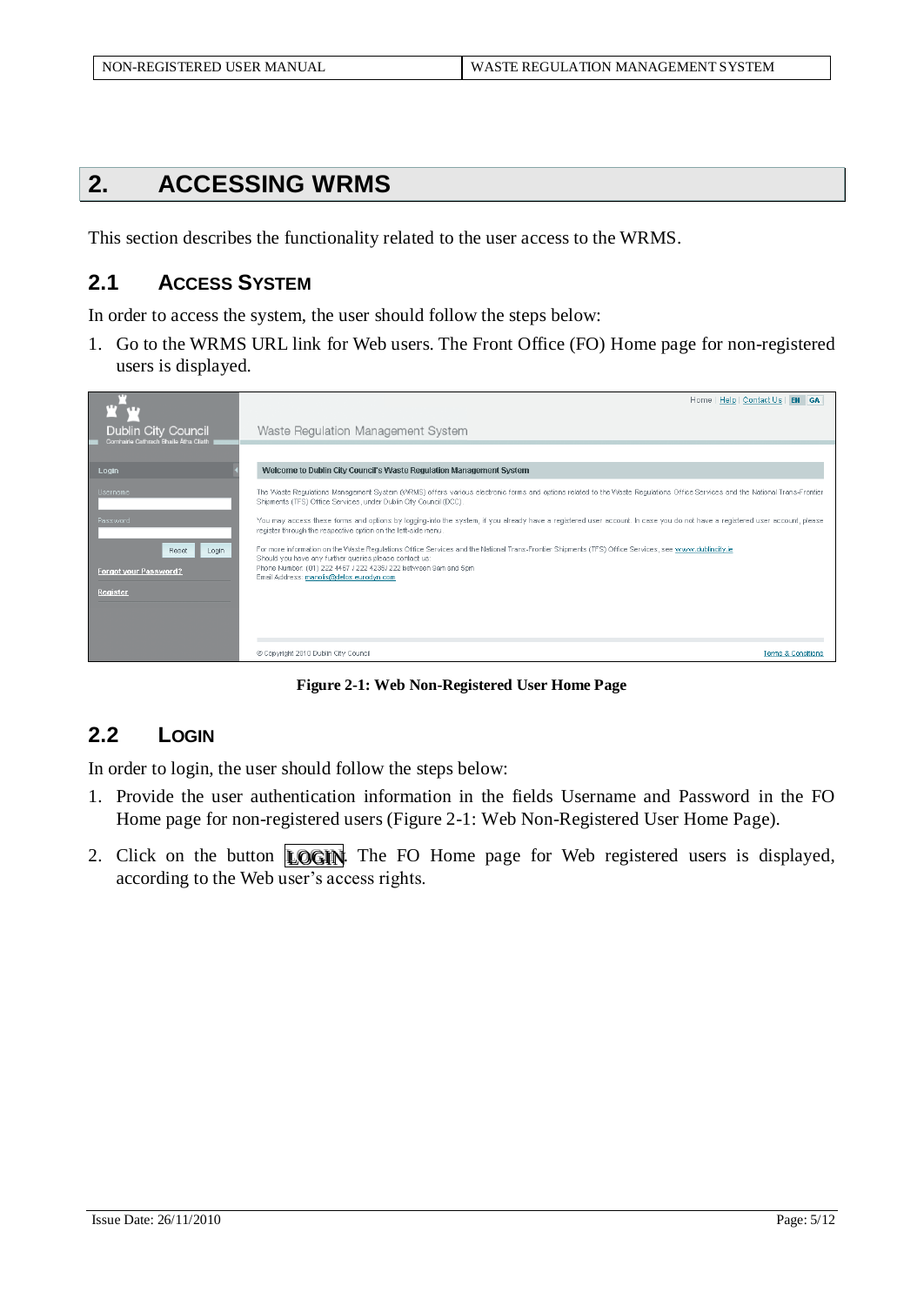

**Figure 2-2: Web Registered User Home Page**

<span id="page-5-1"></span>*Note 1: The fields Username and Password are case-sensitive.*

*Note 2: For every user, her/his email address is used as Username.*

*Note 3: By clicking the button RESET, the user can clear any entries in the fields Username and Password.* 

*Note 4: If the provided credentials are not valid, the system displays the Login page including an appropriate error message (i.e. "Authentication Failed!").*

*Note 5: If either of the required credentials is not provided, the system displays the Login page including an appropriate error message (i.e. "The field Username is required."; "The field Password is required.").*

### <span id="page-5-0"></span>**2.3 LOGOUT**

In order to logout, the user should follow the steps below:

1. Click on the link **Logout** in the WRMS header. The FO public user Home page is displayed in the main page (Figure 2-1: [Web Non-Registered](#page-4-3) User Home Page).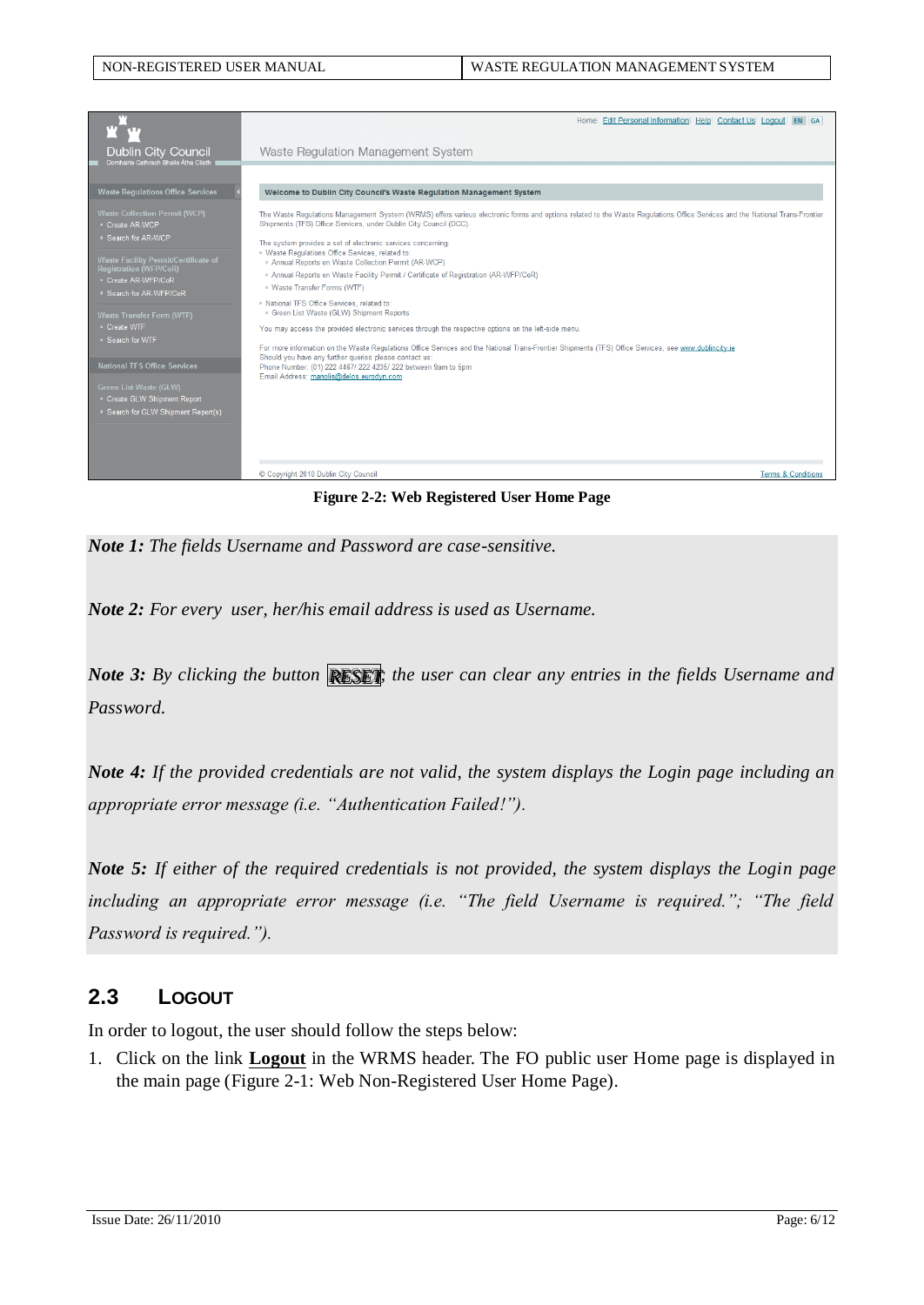## <span id="page-6-0"></span>**2.4 ENFORCE PASSWORD UPDATING**

In case that the pre-specified interval from the last password change has expired for a specific user, when the user clicks on the button  $\text{LOGN}$ , the user is authenticated and the Enforced Change Password page is displayed, including a message for enforcing the user to update her/his password ("Your password has expired. Please enter a new password in order to proceed.").

| Your password has expired. Please enter a new password in order to proceed. |                |
|-----------------------------------------------------------------------------|----------------|
|                                                                             |                |
| <b>Change Password</b>                                                      |                |
|                                                                             |                |
| Current Password: *                                                         |                |
| New Password: *                                                             |                |
| Confirm New Password: *                                                     |                |
|                                                                             | Save<br>Logout |

**Figure 2-3: Enforced Change Password Page**

<span id="page-6-1"></span>In order to update her/his password, the user should follow the steps below:

- 1. Fill in the respective fields.
- 2. Click on the button SAVE. The updated password is saved and the period until the next automatically enforced password updating is reset. The FO/Web registered user Home page is displayed in the main page [\(Figure 2-2: Web Registered User Home Page\)](#page-5-1), including a message for the successful password updating ("The password has been updated.").

<span id="page-6-2"></span>The password has been updated

**Figure 2-4: Successful Password Updating Message**

*Note 1: If the button LOGOUT is clicked, the information is not updated and the public user Home page is displayed to the user.*

*Note 2: The time-interval is configurable by a System Administrator. It is set by default to 6 months.* 

*Note 3: The Enforce Password Updating functionality can be enabled or disabled by a System Administrator.*

*Note 4: If the user inserts the same password, a respective warning message is displayed to the user when s/he clicks on the button*  $\mathbb{S}$  $\mathbb{R}$  *(i.e. "The new password is same as the old").* 

*Note 5: If any of the mandatory fields (i.e. marked with red asterisk) is missing, the new password is not in the proper format or the two specified new passwords (i.e. New Password and Confirm*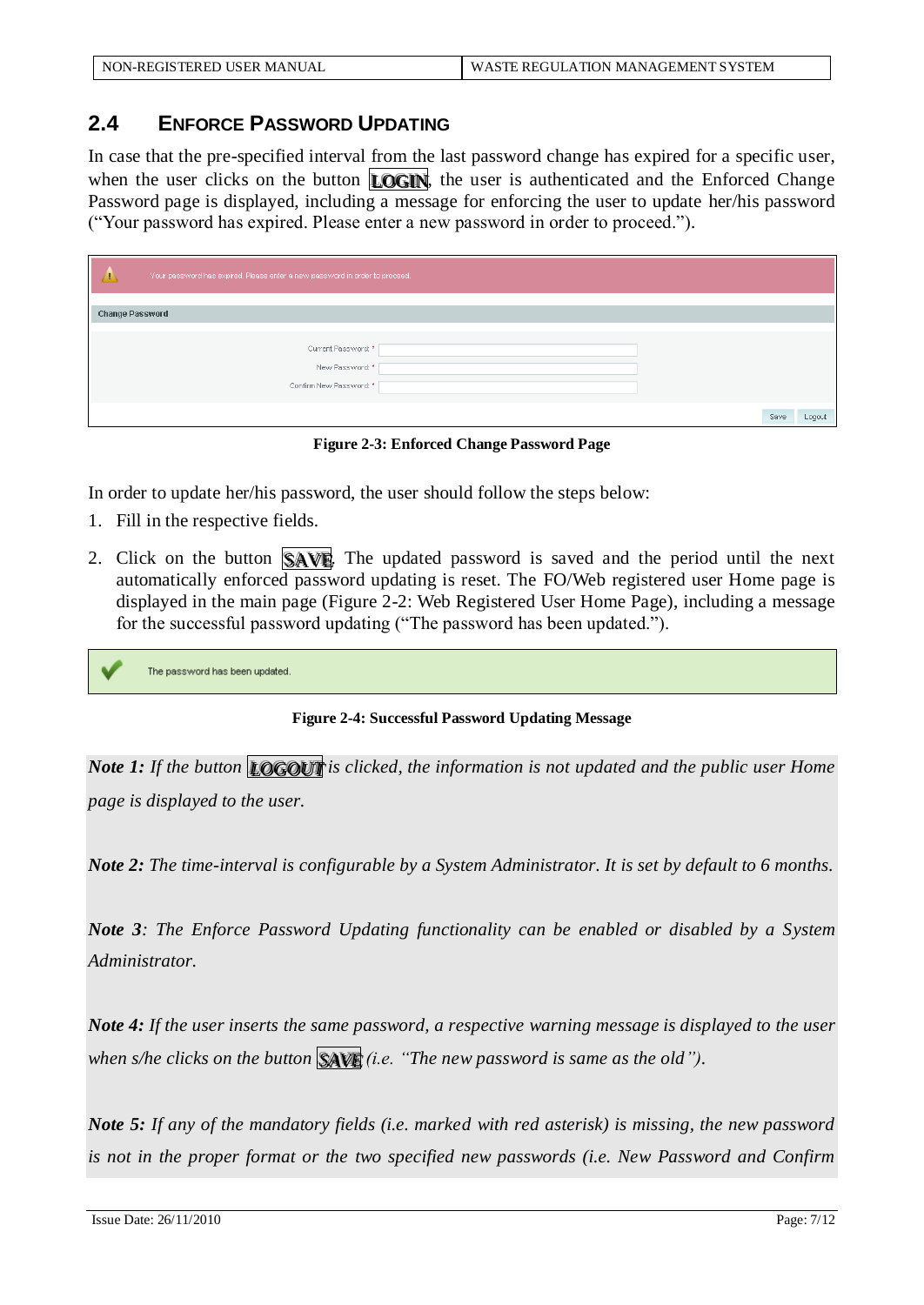| NON-REGISTERED USER MANUAL | WASTE REGULATION MANAGEMENT SYSTEM |
|----------------------------|------------------------------------|
|                            |                                    |

*Password fields) are not the same, a respective error message is displayed to the user when s/he clicks on the button* SAVE

### <span id="page-7-0"></span>**2.5 REGISTER NEW USER**

In order to submit a registration form, the user should follow the steps below:

1. Click on the link **Register** in the left-side menu. The Register New User form is displayed in the main page.

| <b>Register New User</b>           |                      |           |            |                          |          |        |
|------------------------------------|----------------------|-----------|------------|--------------------------|----------|--------|
|                                    |                      |           |            |                          |          |        |
| First Name: *                      |                      |           |            |                          |          |        |
| Last Name: *                       |                      |           |            |                          |          |        |
| Email / User Name: *               |                      |           |            |                          |          |        |
| Password: *                        |                      |           |            |                          |          |        |
| Confirm Password: *                |                      |           |            |                          |          |        |
| Phone: Country                     |                      | Area code | Local code | Internal no.             |          |        |
|                                    | code<br>Fax: Country | Area code | Local code | Internal no.             |          |        |
|                                    | code                 |           |            |                          |          |        |
| <b>Address</b>                     |                      |           |            |                          |          |        |
| Address Line 1:                    |                      |           |            |                          |          |        |
| Address Line 2:                    |                      |           |            |                          |          |        |
| Address Line 3:                    |                      |           |            |                          |          |        |
| Address Line 4:                    |                      |           |            |                          |          |        |
| County:                            | -Select County-      |           |            | 회                        |          |        |
| Country:                           | -Select Country-     |           |            | $\blacksquare$           |          |        |
|                                    |                      |           |            |                          |          |        |
| $\blacktriangleright$ Facility     |                      |           |            |                          |          |        |
| Name:                              |                      |           |            |                          |          |        |
| Authorisation Number:              |                      |           |            |                          |          |        |
| Granting Authority:                |                      |           |            |                          |          |        |
| Functioning as Consignee in WTF: O |                      |           |            |                          |          |        |
| Address                            |                      |           |            |                          |          |        |
| Address Line 1:                    |                      |           |            |                          |          |        |
| Address Line 2:                    |                      |           |            |                          |          |        |
| Address Line 3:                    |                      |           |            |                          |          |        |
| Address Line 4:                    |                      |           |            |                          |          |        |
| County:                            |                      |           |            |                          |          |        |
|                                    | -Select County-      |           |            | $\overline{\phantom{0}}$ |          |        |
| Country:                           | -Select Country-     |           |            | $\overline{\phantom{a}}$ |          |        |
|                                    |                      |           |            |                          |          |        |
| Further Info:                      |                      |           |            |                          |          |        |
|                                    |                      |           |            |                          | Register | Cancel |
|                                    |                      |           |            |                          |          |        |

**Figure 2-5: Register New User Page**

<span id="page-7-1"></span>2. Fill in the respective fields.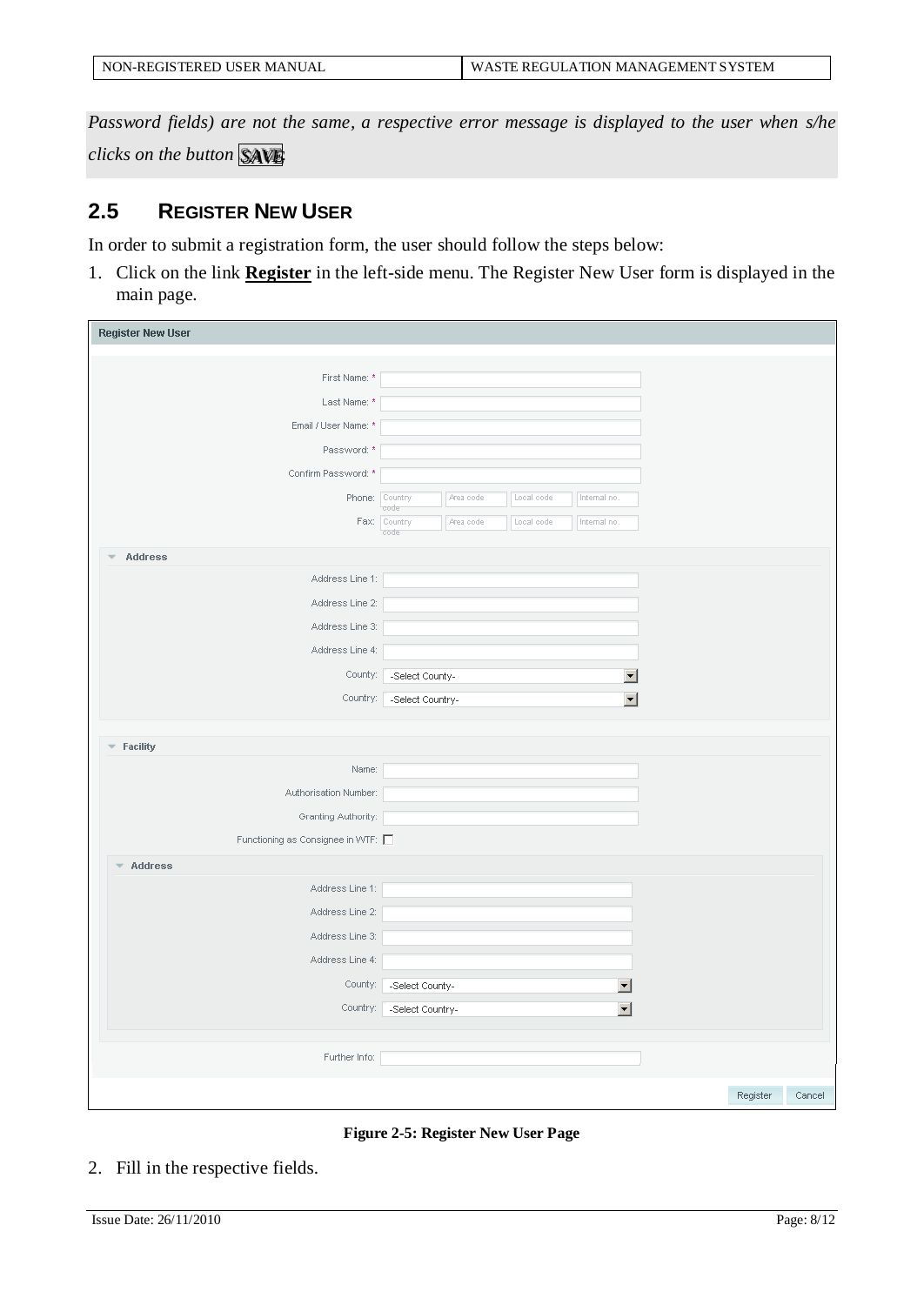3. Click on the button **REGISTER**. The public user Home page is displayed in the main page (Figure 2-1: [Web Non-Registered](#page-4-3) User Home Page), including a message for the successful submission of the registration form ("The registration form has been submitted for approval. You will be notified about the decision via email.").

<span id="page-8-1"></span>The registration form has been submitted for approval. You will be notified about the decision via email.

#### **Figure 2-6: Successful Registration Form Submission Message**

*Note 1: If the button CANCEL is clicked, the information is not stored and the public user Home page is displayed to the user.*

*Note 2: If any of the mandatory fields (i.e. marked with red asterisk) is missing, the values specified in the fields Password and Email / User Name are not in the proper format or the two specified passwords (i.e. Password and Confirm Password fields) are not the same, a respective error message is displayed to the user when s/he clicks on the button RREEGGI ISSTTEERR.*

*Note 3: The System Administrator is responsible for approving or rejecting registration forms.*

#### <span id="page-8-0"></span>**2.6 EDIT PERSONAL INFORMATION**

In order to update her/his performal details, the user should follow the steps below:

1. Click on the link **Edit Personal Information** on the header. The Edit Personal Information page is displayed in the main page.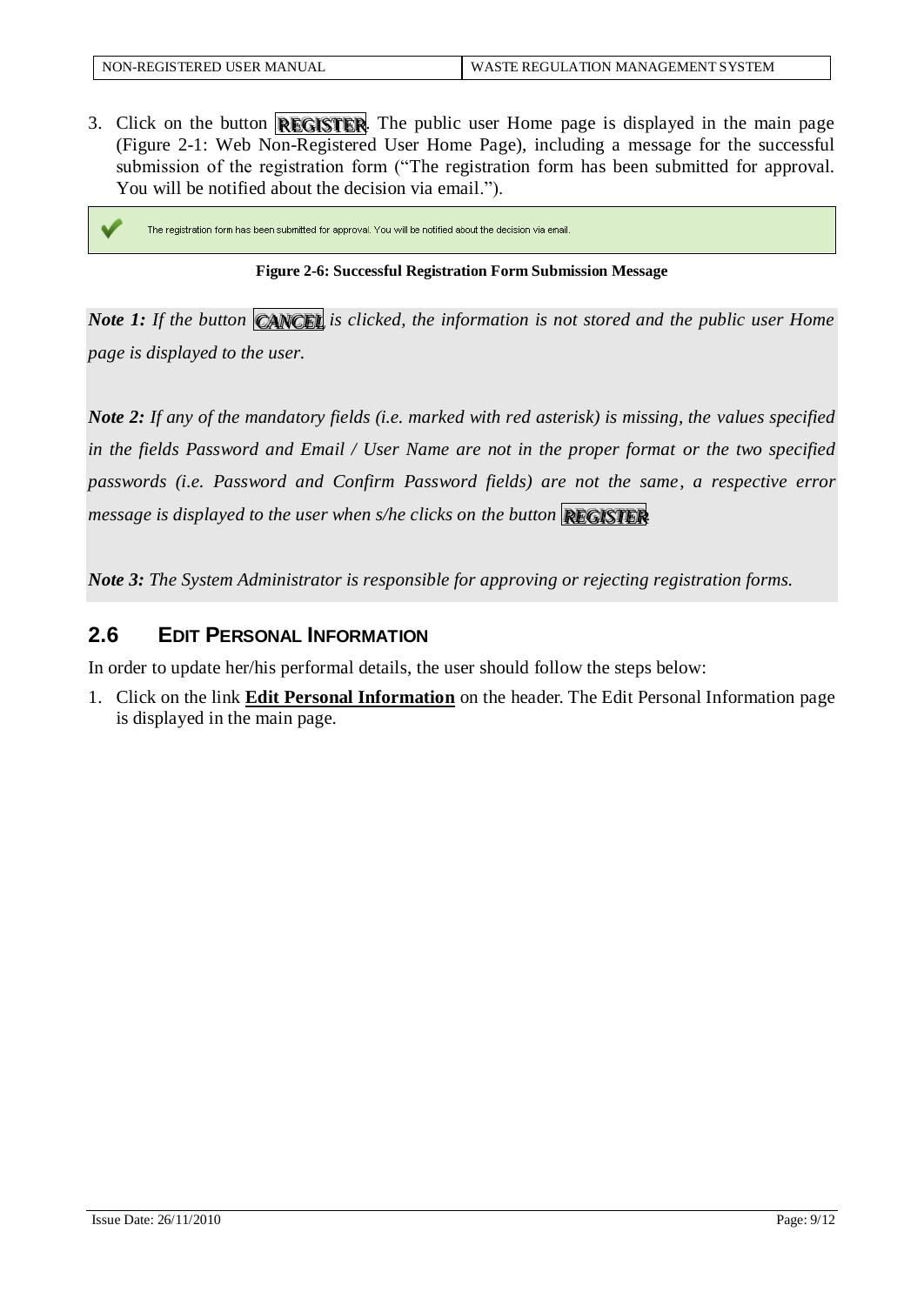| <b>Edit Personal Information</b>    |                                                                    |
|-------------------------------------|--------------------------------------------------------------------|
|                                     |                                                                    |
| Change Password:                    | P<br>*********                                                     |
| First Name: *                       | Jim                                                                |
| Last Name: *                        | Arlington                                                          |
| Position:                           |                                                                    |
|                                     | Email / User Name: * jim.arlington@dublincity.ie                   |
| Phone:                              | Area code<br>Country<br>Local code<br>Internal no.                 |
| Fax:                                | code<br>Country<br>Area code<br>Local code<br>Internal no.<br>code |
|                                     |                                                                    |
| Address<br>$\overline{\phantom{a}}$ |                                                                    |
| Address Line 1:                     |                                                                    |
| Address Line 2:                     |                                                                    |
| Address Line 3:                     |                                                                    |
| Address Line 4:                     |                                                                    |
| County:                             | $\overline{\phantom{a}}$<br>-Select County-                        |
| Country:                            | $\blacktriangledown$<br>-Select Country-                           |
|                                     |                                                                    |
|                                     | Save<br>Cancel                                                     |

**Figure 2-7: Edit Personal Information Page**

- <span id="page-9-1"></span>2. Fill in the respective fields.
- 3. Click on the button  $\mathbb{S}$  AVE. The updated information is saved and a message for the successful personal information updating is presented in the Edit Personal Information page ("Profile information has been updated").

<span id="page-9-2"></span>Profile information has been updated



*Note 1: If the button CANCEL is clicked, the information is not stored and the FO/Web registered user Home page is displayed.*

*Note 2: If any of the mandatory fields (i.e. marked with red asterisk) is missing or the value specified in the field Email / User Name is not in the proper format or already exists in the system for another user, a respective error message is displayed to the user when s/he clicks on the button* 

SAVE<sup>®</sup>

#### <span id="page-9-0"></span>**2.7 CHANGE PASSWORD**

In order to change her/his password, the user should follow the steps below:

1. Click on the icon  $\bullet$  in the [Edit Personal](#page-9-1) Information page (Figure 2-7: Edit Personal [Information Page\)](#page-9-1). The Change Password form is displayed in a pop-up window.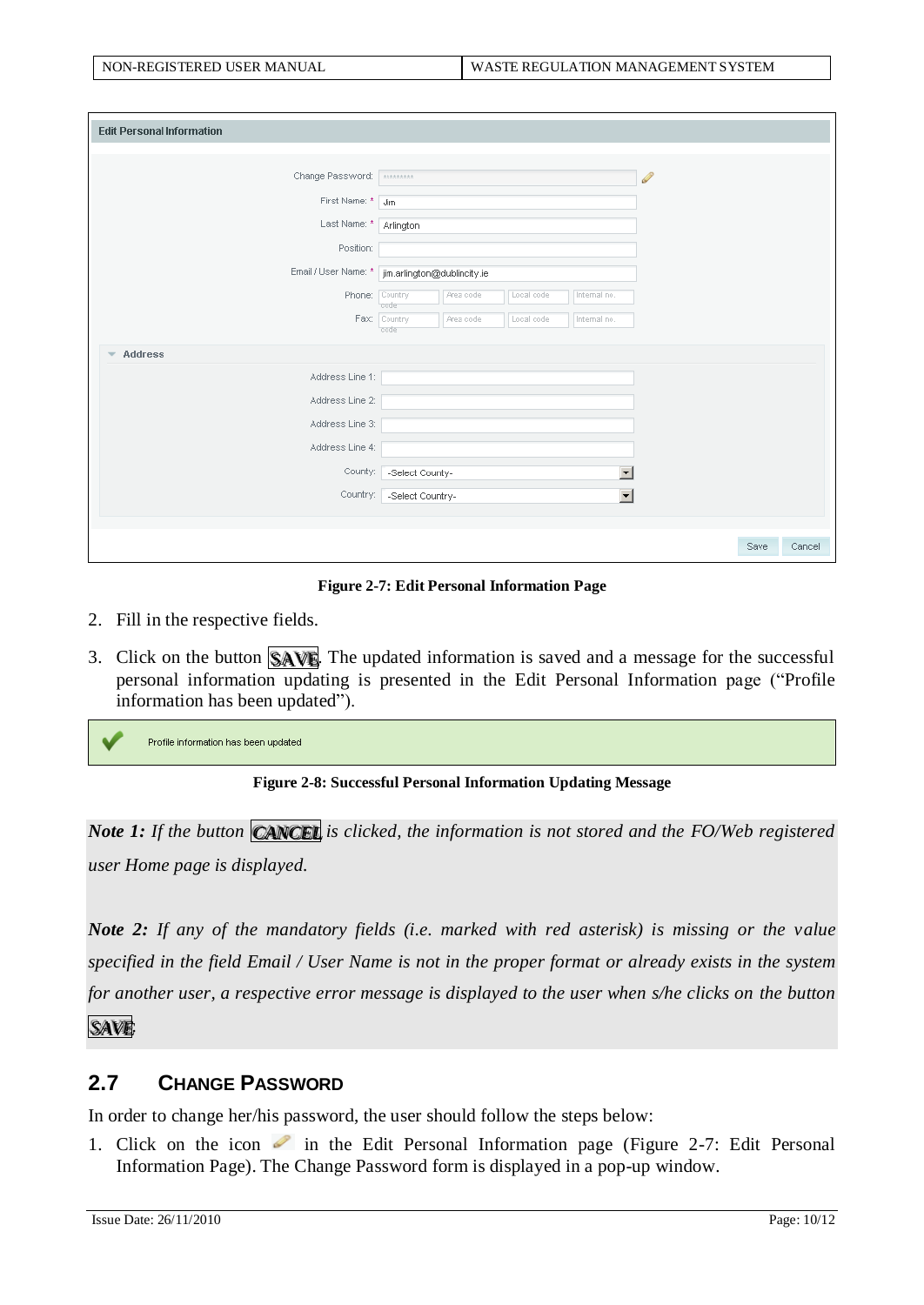| <b>Change Password</b>  |      |              |
|-------------------------|------|--------------|
|                         |      |              |
| Current Password: *     |      |              |
| New Password: *         |      |              |
| Confirm New Password: * |      |              |
|                         |      |              |
|                         | Save | Cancel       |
|                         |      |              |
|                         |      |              |
|                         |      |              |
|                         |      |              |
|                         |      |              |
|                         |      |              |
|                         |      |              |
|                         |      |              |
|                         |      |              |
|                         |      |              |
|                         |      | $\mathbf{x}$ |

**Figure 2-9: Change Password Pop-up Page**

- <span id="page-10-1"></span>2. Fill in the respective fields.
- 3. Click on the button  $\mathbb{S}$ AVE. The updated password is saved, the period until the next automatically enforced password updating is reset and the Edit Personal Information page is displayed in the main page (Figure 2-7: [Edit Personal Information Page\)](#page-9-1), including a message for the successful password updating ("The password has been updated.") [\(Figure 2-4:](#page-6-2)  [Successful Password Updating Message\)](#page-6-2).

*Note 1: If the button CANCEL is clicked, the password is not updated and the Edit Personal Information page is displayed to the user.*

*Note 2: If any of the mandatory fields (i.e. marked with red asterisk) is missing, the new password is not in the proper format or the two specified new passwords (i.e. New Password and Confirm Password fields) are not the same, a respective error message is displayed to the user when s/he clicks on the button* SAVE

#### <span id="page-10-0"></span>**2.8 FORGOT PASSWORD**

In order to reset her/his password, the user should follow the steps below:

1. Click on the link **Forgot your Password?** in the left-side menu. The Forgot Your Password page is displayed in the main page.